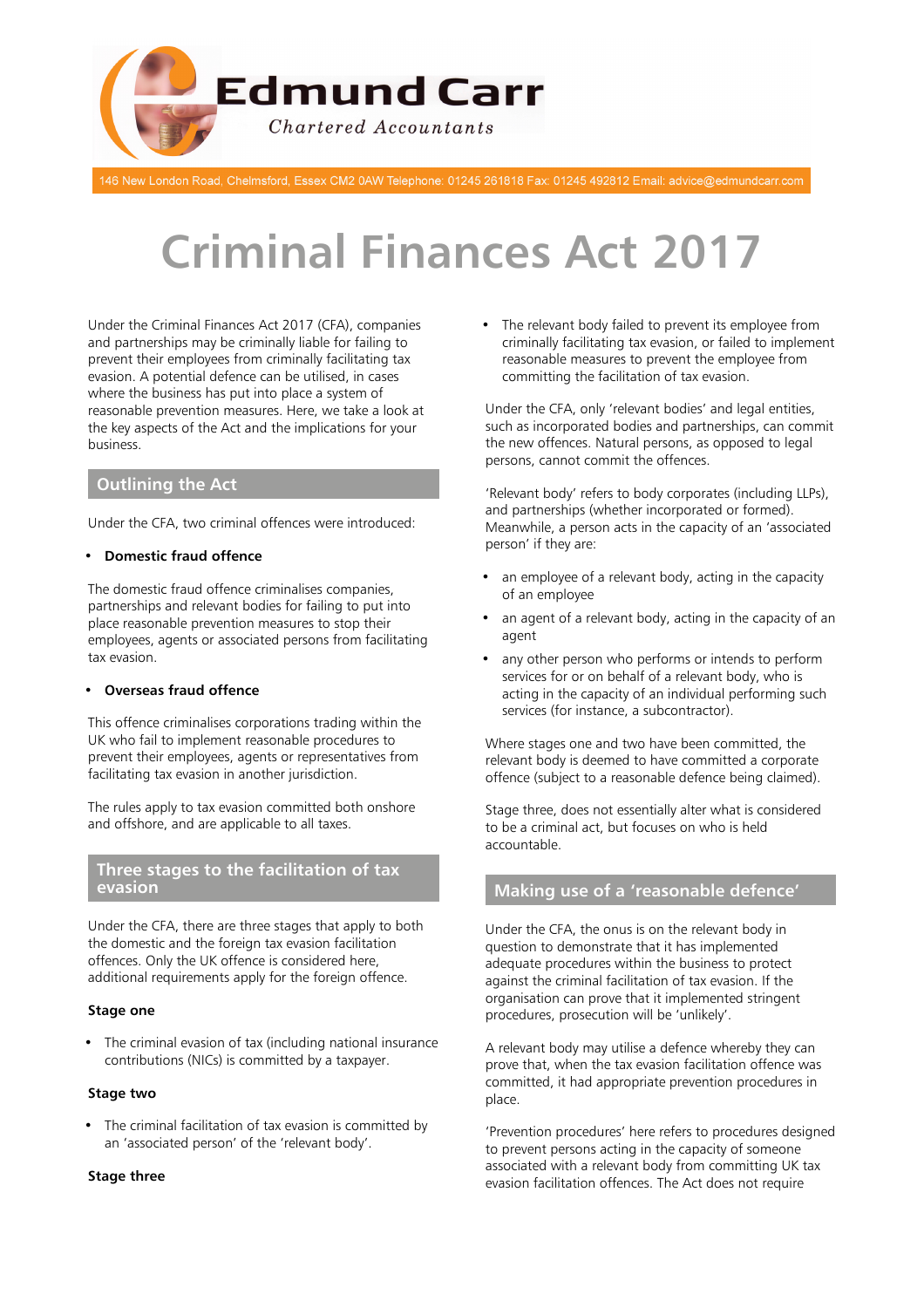relevant bodies to have 'excessively burdensome' procedures, but it does require more than 'mere lip service'.

# **High risk**

The government advises organisations within 'high risk' sectors, such as banks and financial services companies, carry out thorough risk assessments to establish the likelihood of their associated persons committing the criminal act of facilitation of tax evasion. It is recommended that such organisations follow government advice on the matter.

## **What does my business need to do?**

HMRC has published guidance on the procedures that relevant bodies (ie. your organisation) should have in place in order to help prevent their associated persons from committing the criminal offence of the facilitation of tax evasion. This can be accessed at [www.gov.uk/](https://www.gov.uk/government/publications/corporate-offences-for-failing-to-prevent-criminal-facilitation-of-tax-evasion) [government/publications/corporate-offences-for-failing-to](https://www.gov.uk/government/publications/corporate-offences-for-failing-to-prevent-criminal-facilitation-of-tax-evasion)[prevent-criminal-facilitation-of-tax-evasion](https://www.gov.uk/government/publications/corporate-offences-for-failing-to-prevent-criminal-facilitation-of-tax-evasion)

The HMRC guidance is designed to help you understand the types of processes available.

## **The six 'guiding principles'**

The government has outlined six 'guiding principles' that can be used to help inform preventative processes. Each of the principles aims to advise organisations in respect of assessing the risk of their associated persons criminally facilitating tax evasion.

## 1. **Risk assessment**

As a relevant body, you are advised to assess the nature and the extent to which you are exposed to the risk of their associated persons committing the facilitation of tax evasion. HMRC recommends that you 'sit at the desk' of your 'associated persons' and consider whether they have a motive, the opportunity and the means to criminally facilitate tax evasion.

You should ask:

- Is the work that 'associated persons' carry out subject to monitoring or scrutiny?
- How likely is the criminal facilitation of tax evasion by an 'associated person' to be detected?
- Are there any products or services that 'associated person' use that could be open to abuse?
- How often do those within high risk roles receive fraud training, and how vigorously is this training evaluated?

## 2. **Proportionality of risk-based prevention procedures**

Your reasonable procedures must take into account the nature, scale and complexity of its preventative activities. Organisations in sectors such as the banking industry or the accountancy sector may find that they are exposed to more significant risks than others.

## 3. **Top level commitment**

Senior management need to be committed to preventing 'associated persons' from criminally facilitating tax evasion. A 'zero tolerance' attitude may be adopted, and managers should ensure that the consequences of the criminal facilitation of tax evasion are outlined to their associated persons.

Managers are urged to:

- Outline the consequences of failing to comply with the relevant body's facilitation of tax evasion policy
- Refrain from utilising the services of those who do not have the appropriate preventative measures in place
- Communicate the relevant body's main preventative procedures.

## 4. **Due diligence**

In order to mitigate any potential risks, you must ensure you apply proportionate due diligence procedures in relation to persons who perform or intend to perform services on their behalf.

Ask yourselves:

- How well do you know the persons performing tasks on behalf of your organisation? Do you need to carry out any additional checks on them?
- Does your organisation require annual certificates to show that you are complying with the CFA?
- If you plan to acquire or merge with another business, have you considered the CFA implications?

## 5. **Communication**

The associated persons of your organisation must receive thorough and adequate training in regard to the criminal facilitation of tax evasion, and prevention policies must be well-communicated, understood and implemented through the workforce.

Your communication should seek to outline:

- The policies and procedures in place to prevent the criminal facilitation of tax evasion
- How to seek advice or report any concerns in regard to the criminal facilitation of tax evasion
- What is meant by tax evasion and associated fraud
- An employee's duty under the CFA.

## 6. **Monitoring and review**

Detailed reviews must be carried out of your preventative measures, and changes must be made to these where necessary. Typically, the nature of the risks you face will evolve over time: as such, senior management must ensure that the organisation adapts in response.

Ways to review your procedures:

• Through feedback provided by internal staff members